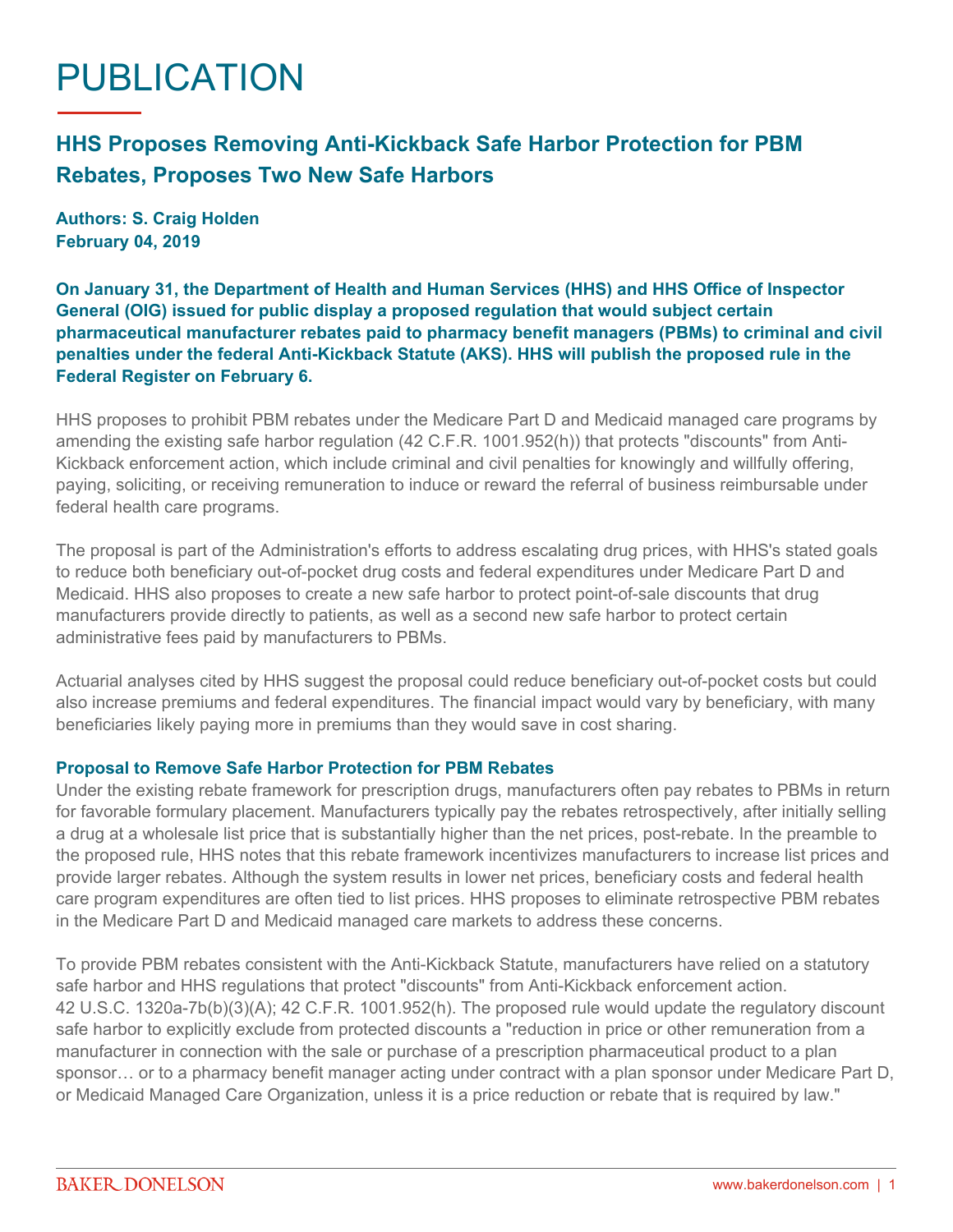HHS, in proposing to update the discount safe harbor regulation, does not specifically comment whether PBM rebates that are not passed on to beneficiaries currently qualify for safe harbor protection. Rather, HHS asserts that it proposes to update the safe harbor regulation "out of an abundance of caution and desire to offer bright line guidance."

The proposal also addresses other existing rebates in the pharmaceutical marketplace. HHS makes clear it does not intend to remove protection from rebates required by law, such as rebates under the Medicaid drug rebate program. HHS also intends for protection to continue for drug discounts offered to entities such as wholesalers, hospitals, physicians, pharmacies, and third-party payors in other federal health care programs. The agency is soliciting comments on whether the proposed amendments to the safe harbor regulation would exclude from protection any price reductions "not contemplated by the proposed amendment."

The effective date of the proposed update to the safe harbor regulation would be January 1, 2020. HHS asks for comments on whether the proposed effective date would provide sufficient time to restructure arrangements that would no longer be protected by the discount safe harbor.

### **Proposal to Create New Safe Harbor for Point-of-Sale Discounts**

In addition to removing safe harbor protection for rebates retained by PBMs, HHS proposes to create a new safe harbor to protect point-of-sale discounts passed on to beneficiaries. The proposed safe harbor would protect from Anti-Kickback enforcement a drug price reduction payable under Medicare Part D or by a Medicaid managed care organization (MCO), so long as the price reduction: (1) is set in advance with a Part D plan sponsor, Medicaid MCO, or PBM; (2) does not involve a rebate, unless the discount is provided to the pharmacy through a chargeback or is required by law; and (3) is applied to the price charged for the drug to the beneficiary at the point of sale.

HHS is soliciting feedback on the extent to which the safe harbor would incentivize manufacturers to provide point-of-sale discounts and whether HHS should modify the proposed safe harbor to encourage such discounts. HHS proposes that the effective date of the new safe harbor would be 60 days after publication of the final rule.

## **Proposal to Create New Safe Harbor for Service Fees**

HHS also proposes to create a new safe harbor to protect certain service fees paid by manufacturers to PBMs. The proposed safe harbor would protect from Anti-Kickback enforcement any payment by a manufacturer to a PBM for services the PBM provides to the manufacturer "related to the pharmacy benefit management services that the PBM furnishes to one or more health plans," so long as: (1) the PBM has a written agreement with the manufacturer that covers and specifies the services and associated compensation; (2) the payment to the PBM is consistent with fair market value in an arm's-length transaction, is a fixed payment, and does not take into account volume or value of referrals or business between the parties; and (3) the PBM discloses in writing to each contracted health plan, and to HHS upon request, the services rendered to manufacturers.

HHS intends for the proposed new safe harbor to protect manufacturer payments to PBMs only for services provided to a manufacturer for the manufacturer's benefit and only when the services relate to the PBM's provision of pharmacy benefit management services to health plans. The safe harbor would only protect services provided to a manufacturer, not to a health plan. HHS provides as an example services provided to manufacturers that "depend on or use data gathered by PBMs from their health plan costumers." In addition, HHS makes clear that the safe harbor would only protect flat fees, not percentage-based fees, as flat fees pose "lower risk of abuse and conflicts of interest."

HHS notes the possibility that certain service fees paid by manufacturers to PBMs may not implicate the AKS or could be protected by existing safe harbors. Nevertheless, HHS proposes the new safe harbor to "provide a